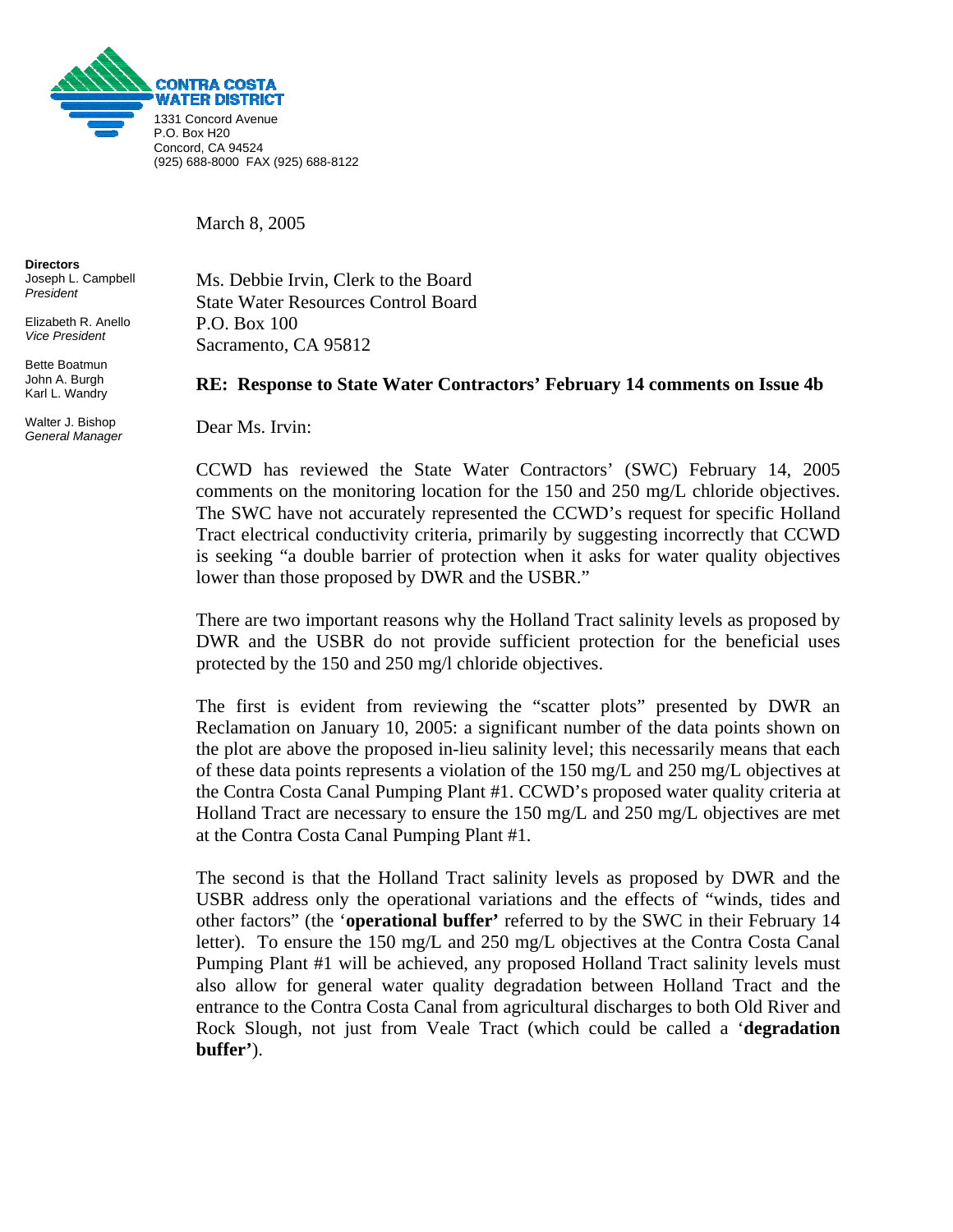Ms. Debbie Irvin, Clerk to the Board Response to State Water Contractors' February 14 comments on Issue 4b March 8, 2005 Page 2

This degradation has been present since before the 1940s, and affects all locations in the Delta, not just Rock Slough water quality, and it affects the Rock Slough water quality whether or not CCWD is diverting from Rock Slough. Meeting the Pumping Plant #1 objective despite this generalized degradation is fully within the control of the State Water Project and Central Valley Project and is independent of CCWD's diversion rate.

The conceptual basis for the proposed method for determining whether compliance is fully within the control of the SWP and CVP is to isolate the effects of local seepage into the Contra Costa Canal near Pumping Plant #1 and trapping of water of poor quality in the Canal at low pumping rates from the '**operational buffer**' and the '**degradation buffer**,' which have always part of the operational strategy used by DWR and Reclamation to control chloride levels at Pumping Plant #1. CCWD acknowledges that it is not possible for DWR and Reclamation to provide additional buffers to fully address the effects of local seepage into the Contra Costa Canal near Pumping Plant #1 under very low CCWD diversion rates.

In conclusion, as described above and in more detail during CCWD's presentations to the SWRCB on January 10, 2005, the Holland Tract EC levels proposed by CCWD are indeed needed to ensure the SWRCB's chloride objectives at Pumping Plant #1 are fully met.

CCWD reiterates that the Contra Costa Canal Pumping Plant #1 compliance location (C-5) must remain at Pumping Plant #1 to ensure water diverted by CCWD from Rock Slough is at or better than the 150 mg/L and 250 mg/L M&I chloride objectives. However, to account for local degradation beyond the control of DWR and Reclamation, CCWD requests the following language be incorporated into the new Plan, either as an implementation matter under Issue 11 or as a footnote to the existing M&I chloride objective language (Table 1 of the May 1995 Plan):

An exceedance of the 250 mg/L chloride objective will be considered not fully within the control of DWR and Reclamation if the 3-day running average diversion rate at CCWD Pumping Plant #1 is less than 30 cfs, and the daily EC at Holland Tract, measured three days previously, was 0.94 mS/cm or less. An exceedance of the 150 mg/l chloride objective will be considered to be not fully within the control of DWR and Reclamation if the 3-day running average diversion rate at Pumping Plant #1 is less than 30 cfs, and the daily EC at Holland Tract, measured three days previously, was 0.56 mS/cm or less.

If you have any questions, please call me at (925) 688-8187.

Sincerely,

 $R$ 

Richard A. Denton Water Resources Manager